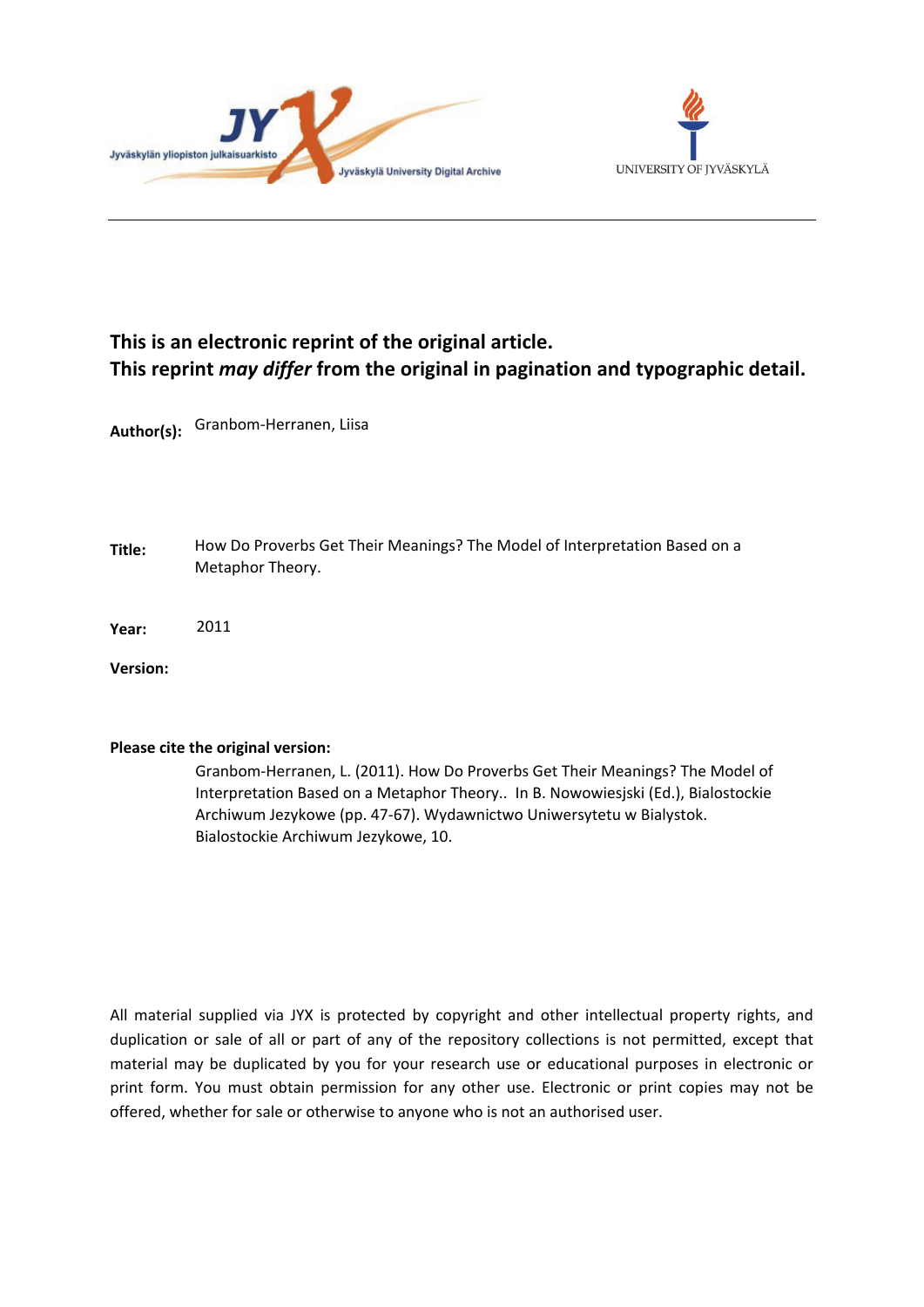#### **Liisa Granbom-Herranen**

University of Jyväskylä, Finland

# **HOW DO PROVERBS GET THEIR MEANINGS? THE MODEL OF INTERPRETATION BASED ON A METAPHOR THEORY<sup>1</sup>**

The constellation of proverbs is quite permanent. Only one third of proverbs are supposed to change in about one hundred years (Kuusi 1994: 117−118). This means that the proverbs used in the  $21<sup>st</sup>$  century are much the same as the proverbs in the beginning of the  $20<sup>th</sup>$  century and quite the same as in 1850's. In this article I focus on the proverb as a significant unit. Even if the proverbs are unchangeable, their meanings are not.

The proverbial expressions can be looked from at least four stand points:

- (1) What is the proverb decoded to mean?
- (2) What do the words mean?

-

- (3) What does the speaker mean?
- (4) How does the listener interpret the proverb?

With all the four ways there are some weak points. In the first case the meaning is an etic-interpretation and it is given outside. Most often there exists hardly any context information about the use of proverbs. Paremiologists do quite often make interpretations based on the common knowledge by using a standard proverbial interpretation (SPI) (Norrick 1985: 109−117). There exists a presupposition of universality and the cultural prejudices are included in the interpretation. The second case is a matter of the lexical meaning. The interpretation is bound in the meanings of the words in some space (time and place). If the lexical meaning is used there is no need to interpretation. Anyhow, when looking at the words and the meaning of the sentence in a new space, the meaning might appear absurd. It is possible that even the lexical meaning has changed.

The two later ones are emic-interpretations that have to do either with the speaker or the listener. In the third case the speaker gives the meaning to the proverb. When using a proverb he/she wants to point out something. The way the speaker understands the world and all the things included in it, is a part of the utterance of the

<sup>&</sup>lt;sup>1</sup> The article is a part of the author's project that has got financial support from Finnish Cultural Foundation, Varsinais-Suomi Regional fund.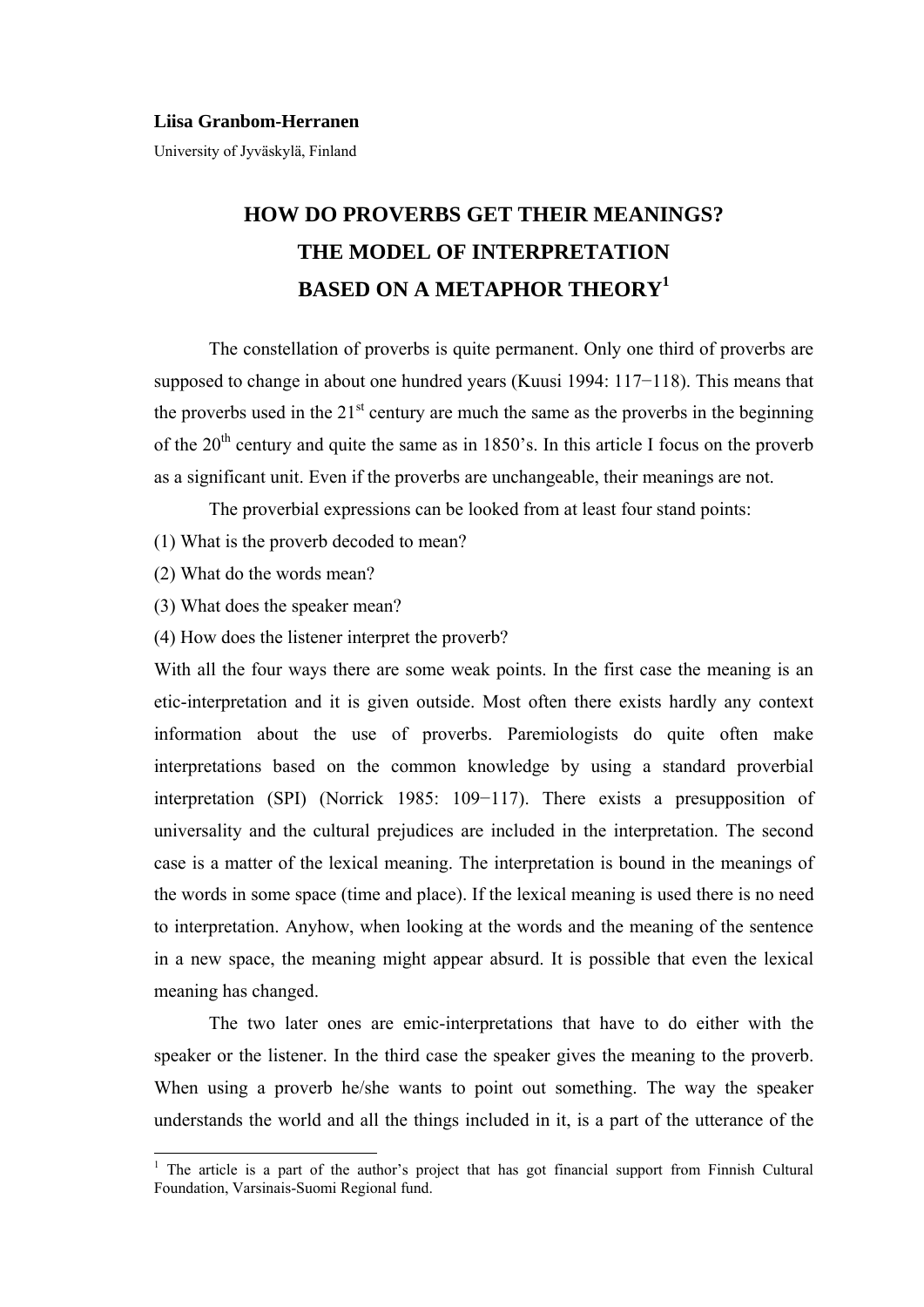speaker. It is a question of what kinds of similarities, continuities and differences the speaker see. With proverbs I find this quite problematic because the intention of the speaker (or writer) is not really known. The fourth case deals with the listener. The listener's interpretation can be found for example in some narratives. In life-stories a situation, person or action rise up the proverb, or vice versa the proverb is connected with the situation or the person. In life-stories the narrator tells why he/she thought the proverb was used and what he/she believed to be the meaning of the proverb. If we do not know anything more about the context, even this is not enough. (Granbom-Herranen 2008: 172–173).

In this article I concentrate on the fourth case: "What does the listener hear and understand?" In my earlier researches the main interest has been in proverbs from childhood. The narrative material is from the Folklore Archives of the Finnish Literature Society in Helsinki (Finland). I have used two collections including lifestories about 1000 narrators. When looking at the proverbs in a context (Granbom-Herranen 2004) I have focused on *Perinne elämässäni* [*Tradition in my life*], from year 1985. In the study of pedagogical speech (2008) I have included also the collection *Karjalaiset elämäkerrat* [*Karelian biographies*], from years 1983-1984. The life-stories in interest tell about the childhood in Finland before the Second World War.

However, the importance to understand the mechanism behind interpretations lies on the fact that both the proverbial utterances and the metaphorical language are a part of building up the individual's social reality (Devitt & Sterelny 1987: 116–117). When looking at the significance of proverbs I have two main starting points. Firstly, Gottlob Frege's (2000) principle of context, and secondly, the language is not only an instrument of communication but it is connected to our thinking (Vygotski 1967). Some special challenges are to be counted when we are dealing with language has. One of them is the fact that the language is always defined in a language by using some language. Thereby all the concepts have to get the meaning in the language before we can use the language to define the phenomenon. (Ricoeur 2005: 149).

## 1. CONNECTION BETWEEN PROVERBS AND METAPHORS

The similarities in proverbs or metaphors as a theoretical challenge have not been the main interest of researchers. Estonian folkloristic Arvo Krikmann (1994; 2008) makes an exception among paremiologists. He bases his model of proverbs called "Four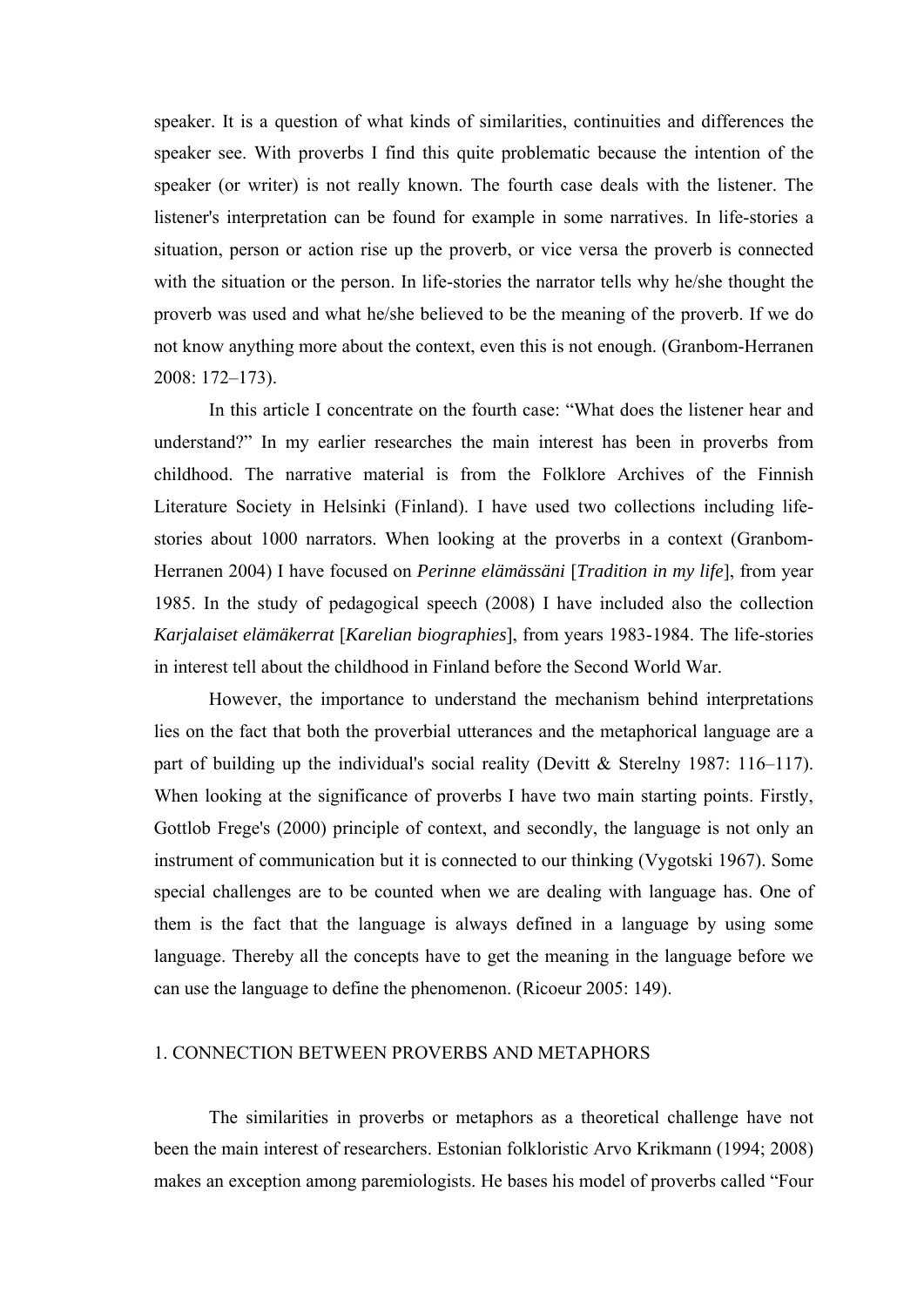Rules" in the first hand on the Lakoff's and Turner's ideas of metaphor and the Lovejoy's idea of Great Chain of Being.

The use of proverbs and metaphors is a part of communicative speech that is supposed to follow Paul Grice's cooperative principles of quantity, quality, relation, and manner (Grice, 1975: 45–46). Each of the categories includes maxims in various levels. The category of quantity says: make your contribution as informative as required for the current purpose, but do not make your contribution more informative than is required. It is related to that how much information is provided. The category of quality tells us: do not say anything you believe to be false and do not say anything which you lack adequate evidence. The most important thing is to try to keep oneself in the true speech. The category of relation means to be relevant. The difficulty is that the relevance is an invariable concept. The fourth category, the category of manner, guides us to avoid the obscurity and ambiguity in an expression, as well as to be brief and orderly. The manner is related to the well-aimed speech.

All these principles can be violated either consciously or subconsciously. That happens both in the use of a proverb as well as in the use of a metaphor. The use of them violates one or more of above mentioned categories. The way we recognize the proverb in speech or text has the same problems as when we speak of recognizing the metaphor. The special meaning of them is based on that they somehow differ from the ongoing discourse and they conflict with one or more Grice's cooperative principle.

Proverbs and metaphors have also other things in common. They are signs that connect the thinking with emotions and feelings and they can be used to create new meanings (Bruner 1986: 65). Proverbs like metaphors are a part of everyday language and tightly bound with culture. With them we can handle things that are earlier unknown for the listener and we can bring to the discourse phenomena that are otherwise difficult to reach. Both proverbs and metaphors give the possibility to understand abstract phenomena and this way they contribute to our way to understand the world. However, even if proverbs and metaphors are very much alike in the way we use them and how we can interpret them, the metaphor does not have the status of the mythical wisdom from ancient times like the proverb does. (Granbom-Herranen 2008: 159−162).

#### 2. THEORIES FOR METAPHOR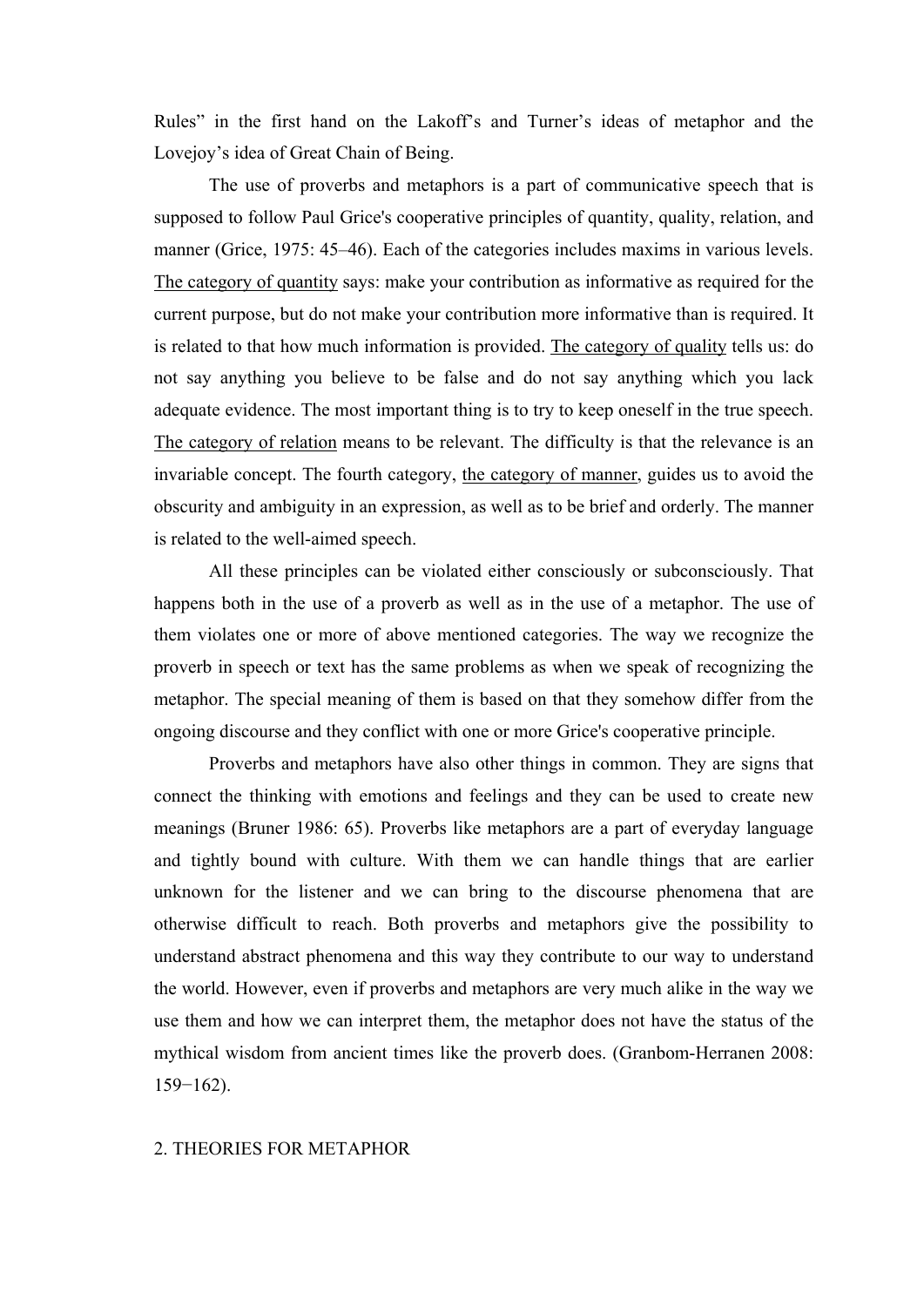In principle researchers are quite united with the basic purpose of a metaphor. The metaphor makes one to notice similarities or assumed similarities and the same assumption is made with proverbs. How the similarities are designed and what is the reference, it divides the opinions. Metaphors and proverbs base either on similarity or continuity that can be real, assumed or associated. Actually, there is no disagreement about it how a proverb or metaphor is supposed to function. We have two things, phenomena or activities that are to be put together. The difference between the theories lies on how these two things do find each other. This means, how the reference is anchored.

The most important and the best known models of metaphor are comparison theory, interaction theory, intention theory, and literal interpretation. The metaphor in the possible world semantics has been less used. The metaphor of Lakoff and Turner has got the position of basic metaphor in linguistics research. This generic-is-specific schema can be situated in Black's interaction theory (Lakoff & Turner 1989: 165; see also Lakoff & Johnson 1981: 151–154).

The comparison theory (or Aristotelian view, used for example by Robert Fogelin 1988) is so well known among folklorists that many times it is taken as the only possibility. The interpretation of metaphor is based on the comparing. When thinking about proverbs, it means either looking at the words (compositional principle) or the whole sentence (contextual principle). Normally according to this theory the literal interpretation is not possible.

The interaction theory by Max Black (1981) says that the metaphor is a comparison based on the interaction. Talking about proverbs it is the relation between the situation (including all the effective elements in it) and the utterance. Actually the similarity enables to use all kinds of proverbs in all kinds of situations. It is always possible to find some similarities. Normally the literal interpretation is not possible.

In the intention theory by John Searle (1981) the interpretation is founded on the meaning, either the speaker's intention or the assumed meaning. The theory points out that the utterance has always the literal meaning, but it is not supposed to be the right one. In a proverb this is a matter of the speaker's intention, which is supposed to base on the standard meaning. Most often the literal interpretation of the utterance is not seen as the intended interpretation.

The literal interpretation by Donald Davidson (1981) is also called one-worldmetaphor. In the literal interpretation the metaphor means just what the words in their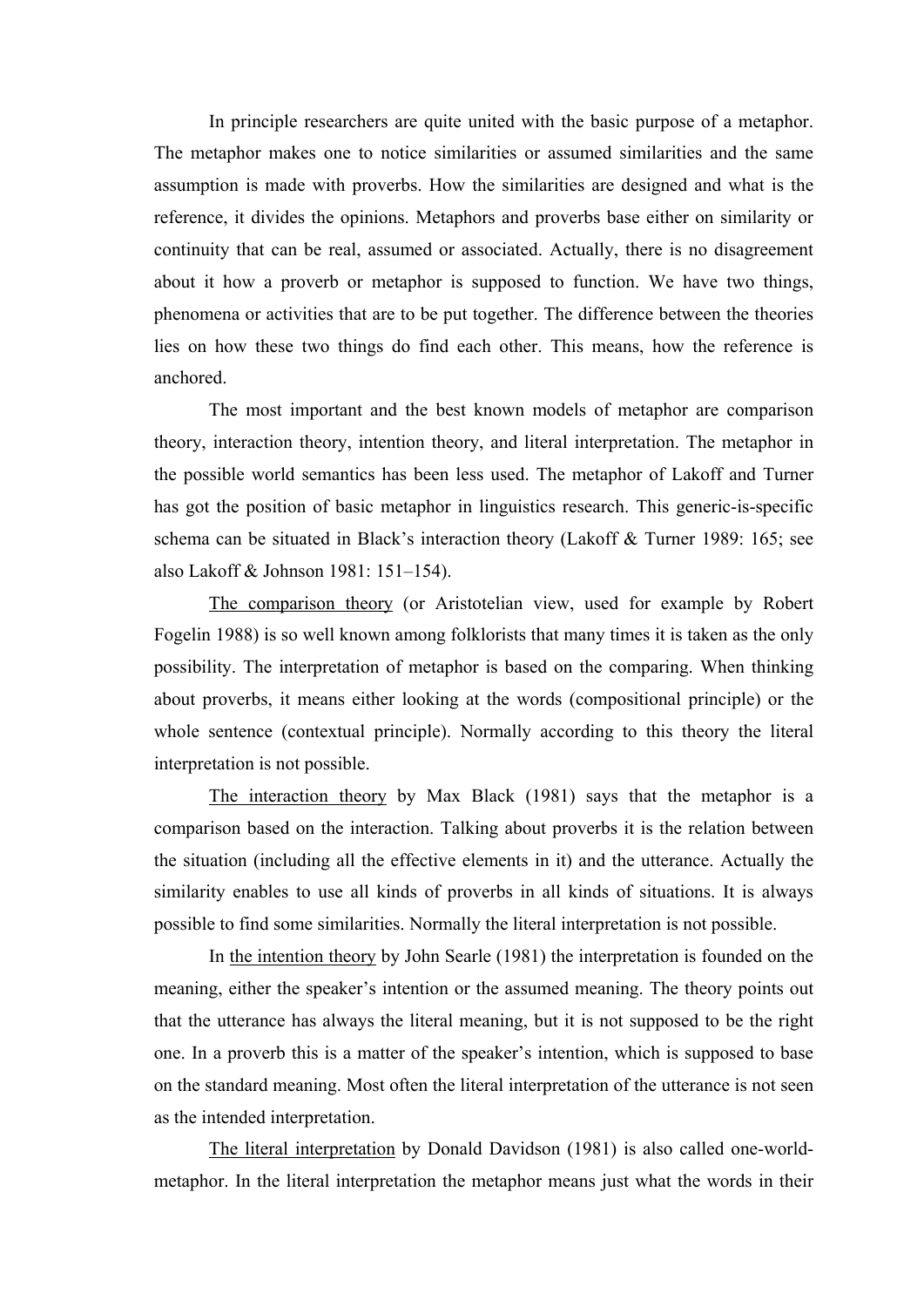lexical meaning are telling us. Actually it is not the question of comparison it is rather the question of a statement. In proverbs we can easily connect this with the calendar proverbs.

In the possible world semantic as professors of philosophy Jaakko Hintikka and Gabriel Sandu  $(1994)^2$  specify it (in future PWS-model), the main idea is quite clear: in order to understand the meaning of a term, we should understand the extension of the term both under the present circumstances and also its extension under other kinds of circumstances (Hintikka & Sandu 1994: 152).. This because a person cannot be said to know the meaning of a term if all that he or she can is to know its actual extension. The PWS-model differs from other models of metaphor by using the world lines and meaning lines between existing worlds or inside one world. The main thing is the anchor point in different worlds, how the reference points are defined, and where the meanings are anchored. A proverb or a metaphor is an expression bounded to the reference and to the anchoring of the reference. PWS-model allows both the lexical and the figurative interpretation of a proverb.

In every case, the similarity or comparison between two things is not a sufficient basis (as Fogelin 1988 and Black 1981), the speaker's intention is generally not clear (as Searle 1981), and the literal interpretation is not enough (as Davidson 1981) to understand a proverb. I apply the model in which the interpretation of the proverbs can be based on through the listener and the context in the space consisting of time and place (Hintikka & Sandu 1994). The usefulness of the PWS-model with proverbs lies firstly on that it enables to do comparison between two or more different realities, worlds or situations. Secondly, it allows also the literal interpretation of the utterance that means the interpretation is made inside one world. In the PWS-model the context is the space (or the universe) around. It includes the life experience of one person but also the whole society and culture exist there. This life experience connecting the individual and the utterance creates the meaning of the expression. All the time it is to be noticed that the meaning is not necessarily same for the speaker and the listener. The model of

-

<sup>&</sup>lt;sup>2</sup> Shortly about Professor Jaakko Hintikka and Professor Gabriel Sandu. After teaching at university of Helsinki (Finland) and at Florida State University and University of Stanford (USA) and the years in the Academy of Finland, Professor Jaakko Hintikka is currently working with his researches at University of Boston (USA). His main interests have been in the area of mathematical- and philosophical logic, language theory, epistemology, and philosophy of science. He is regarded as the founder of formal epistemic logic and of game semantics for logic. Professor Gabriel Sandu is a professor in theoretical philosophy at University of Helsinki in Finland. He has specialized in the logic, the philosophy of language, and the truth theory.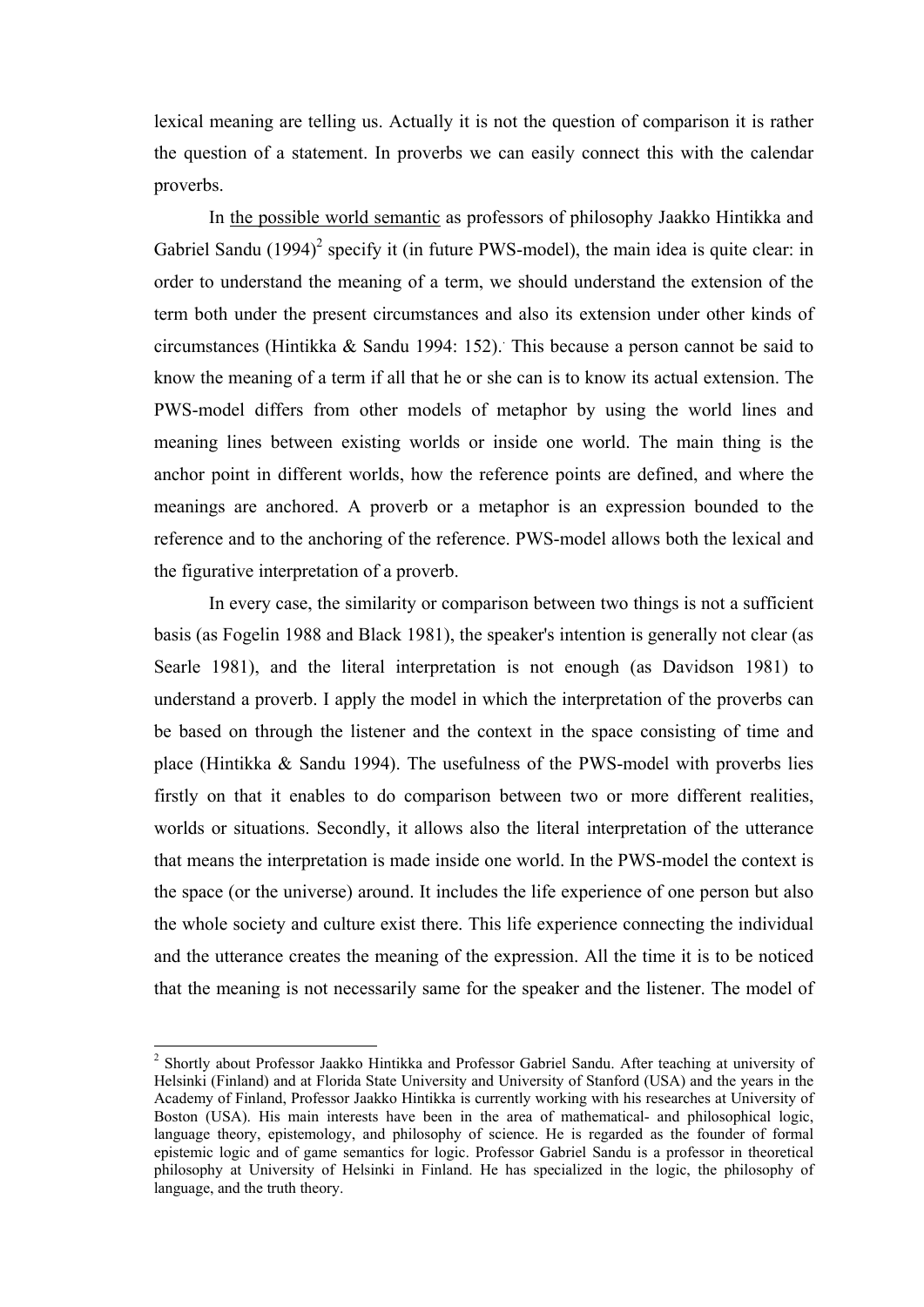the process how proverbs get their meanings uses the operational similarity of proverbs and metaphors.

### 3. THE SIGNIFICANT REFERENCE POINT

By using the PWS-model it is possible to understand how the meaning of the proverb is effected on with the changes that occur in everyday life. The reference point is anchored in different ways in different era and the same goes with the place. The reference point explains that the individual interpretation differs from the assumed standard proverbial interpretation. In the archive material the interpretations of proverbs from childhood are nearer the lexical interpretation than the interpretations based on comparison or interaction theories or the idea that the proverbs are a part of ancient wisdom (Granbom-Herranen 2008: 195−196).

The main concepts are the world line and the meaning line. The world line can be seen in connection with the reality. The world line restates those two individuals in two different worlds that are counted to be identical. The lexical meaning of a metaphor is found by drawing the world line and can be interpreted by the world line from one world to another or inside one world. The reference point of the metaphor or proverb is the lexical meaning. (Hintikka & Sandu 1994: 155–156).

The meaning line tells simply what is meant. The meaning line connects the expression to the reference, which exists in another world (or is a point inside the same world). An important aspect of drawing meaning line, is the anchoring or mooring of the line. The line begins and ends somewhere. The figurative similarity considerations are given in relation to some point. The proverb and metaphor operate the way that both the speaker and the listener recognize the used worlds and there are no regulations how the meaning line should be drawn. The recognition of the reference point is made by similarity or continuity, but there is no reason why these would be the only basis to draw the meaning line and the reference point. (c.f. Hintikka & Sandu 1994: 156).

I consider the world lines and the meaning lines to be the most important elements of the PWS-model when compared with the other theories of metaphor. When we interpret a proverb it comes to be an artifact of the space (time and place). We are to do at least with two possible worlds. The first one is the world in which the proverb is used and the second one the world of the interpretation. In the background there might exist both the world of the recording and the world of the birth of the proverb. The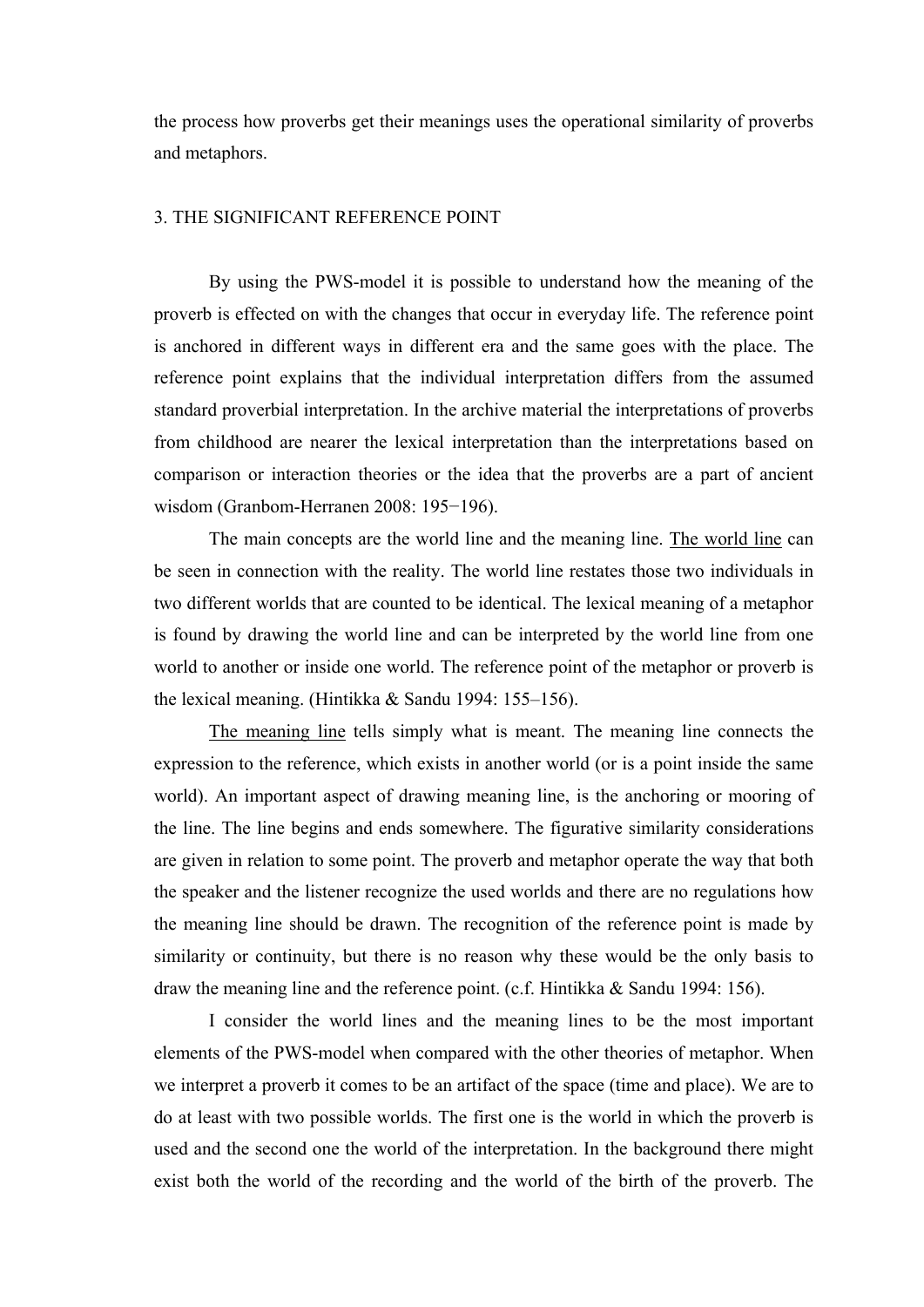interpretations made in the new space do not always meet the worlds either in the past or the ones parallel at present time. Anchoring of a line is done by using a referencepoint.

The actual world is not to be the only one in the possible world semantics. There exists the possibility to various worlds, which means both scenarios or situations, and historical periods (Hintikka & Sandu 1994: 166). Novels and films compose a part of contemporary fairy-tale-reality and they often function as the anchoring point. In folklore we can see the fairy tales and the anecdotes as various possible worlds. Anyhow, quite often but not always it is the actual world where the meaning line is anchored by the lexical meaning. In anchoring the reference point the actual world is quite near the world of popular opinion, which may differ from the real one. "The locution *He is a real Einstein* is, or used to be, colloquially applied to mathematically gifted persons. A historian of science might nevertheless sum up his or her analysis of Einstein's gifts (which were physical to a higher degree than mathematical) by saying, 'In a vulgar sense, Albert Einstein was not an Einstein'." (Hintikka & Sandu 1994: 165). Anyhow, in order to be understood, the relevant aspects of the reference point of the utterance must be familiar to the listener or reader.

When the meaning line is anchored to the reference point using the common knowledge, the proverb could be quite easy to interpret, but only in one space (time and place). The interpretation is possible if we know the contexts. However, is it ever possible to really know the contexts? I assume this is only a theoretical possibility. Even in this case we presume that there exist some micro- or macro-universal and some common knowledge. The narration material points out that the common knowledge is not standardized. It is inside the socio-cultural frame but it is also connected with the individual level of maturation and growth. It has relation to the way how a person uses and how he/she is able to use language and thereby conceptualize both abstract and concrete phenomena and acts. (Granbom-Herranen 2008: 201). We can understand the importance of the reference point by looking at how an utterance (a proverb or metaphor) changes its meaning when its anchor is moved (Hintikka & Sandu 1994: 163- 164).

The signification of the reference point can be found in the material in the following excerpt dealing with the interpretation of the proverb *Hyvät ja kuuliaiset*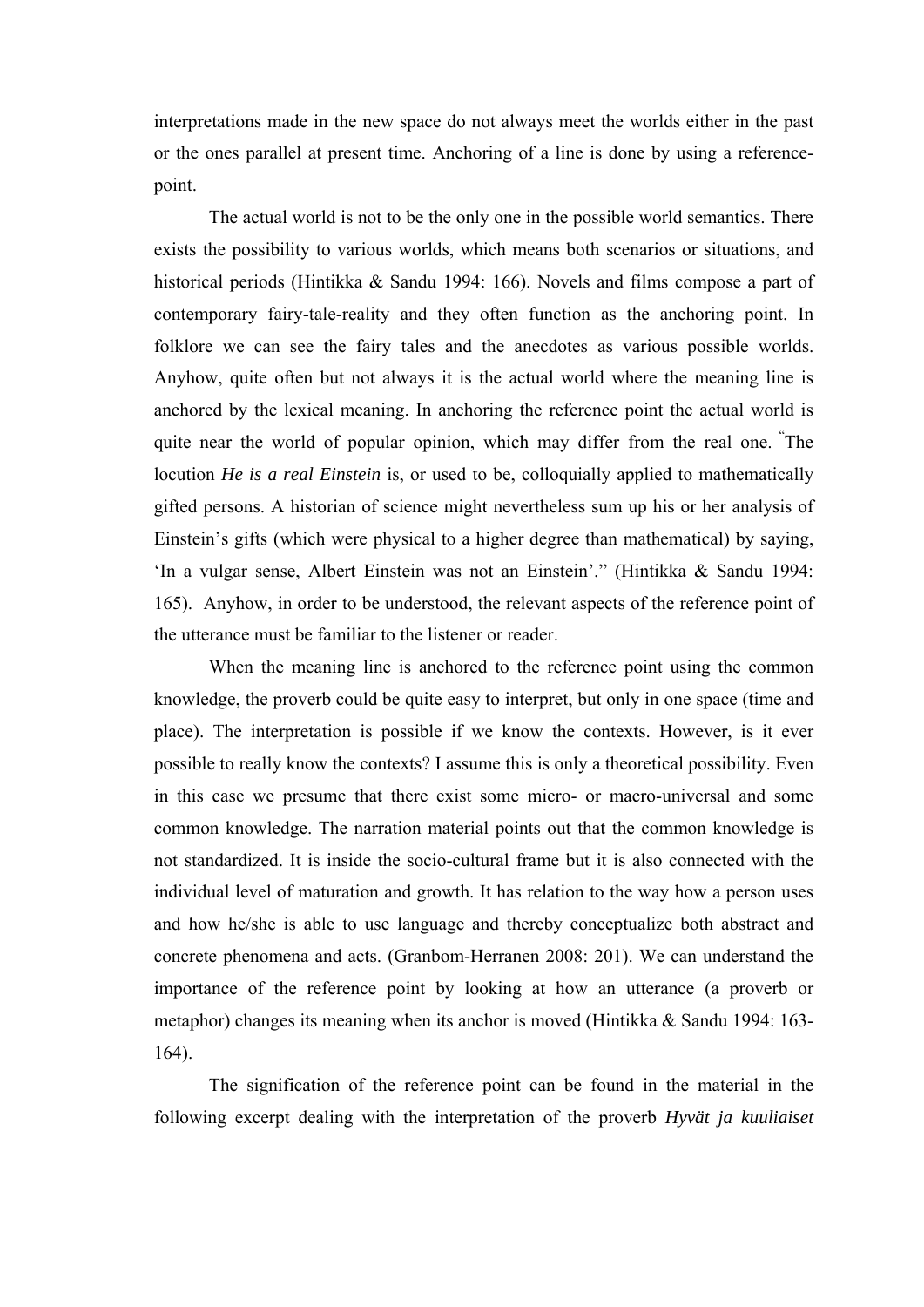lapset varhain kuolee [*Good children die young*]<sup>3</sup>. In Finland in the 19<sup>th</sup> century and even in the beginning of the  $20<sup>th</sup>$  century the death of small children was not unusual, and the children saw death both at home and in the neighborhood. It might have been that grown-ups tried to comfort themselves by saying the death was for the best for the child, *Good children die young*, or according to their religious faith they actually regarded the death of the child as the best thing for his/her still sinless soul. Anyhow, the narrator puts her thoughts into words of relief. She knew she was not a good child and so there was no need to be afraid of death. She was not going to die in her early years, because only good children were in danger. The child understood and connected the messages heard in two separate situations and drew a conclusion.

**Example 1:** It was a lot of talk about God's Ten Commandments. When I was six year old I had already with when the priest gave us a grilling about them. I could tell all the Ten Commandments with the explanations to them. It is in my old school report that I have got 4 for the Christian doctrines and 2 for reading fluently. We were often reminded: "Try to remember what is said in the Ten Commandments". When thought afterwards, I have felt that the faith gives safety. Of course I was sometimes afraid, when I had sworn and told lies. Think if God would drop a big stone on me! The evening pray was the protection. A lot of children died that time. It was always told how good this peacefully died was and it was added: *Good children die young* [*Hyvät ja kuuliaiset lapset varhain kuolee*]. This took away my fear for the death. I was neither good nor obedient.

When the anchor point moves place, it makes also the meaning of the proverb to change. The effectiveness of the comparison gets new aspects when the listener understands the message in another way that is the assumed intention of the speaker.

## 4. LEXICAL AND FIGURATIVE MEANING

-

Proverbs act like metaphors in the Hintikka's and Sandu's PWS-model and they are anchored to the event as the whole sentences. They are not handled as comparisons done word by word. It is one situation the proverb is spoken, heard, and understood. It is there the proverb gets the meaning. In all situations a proverb has always some practical role (Krikmann 2010: 51; Granbom-Herranen 2008: 223). In the situation there are the speaker and the listener, both with their life experiences. This makes the micro context. This context is a part of some cultural, social, and economical space at one era. That can be called a world. The most important factor is how the proverb is anchored in

<sup>3</sup> All the excerpts used in this article are included in the life-stories from the Folklore Archives of the Finnish Literature Society. All translations of the proverbs and the excerpts are made literally by L G-H.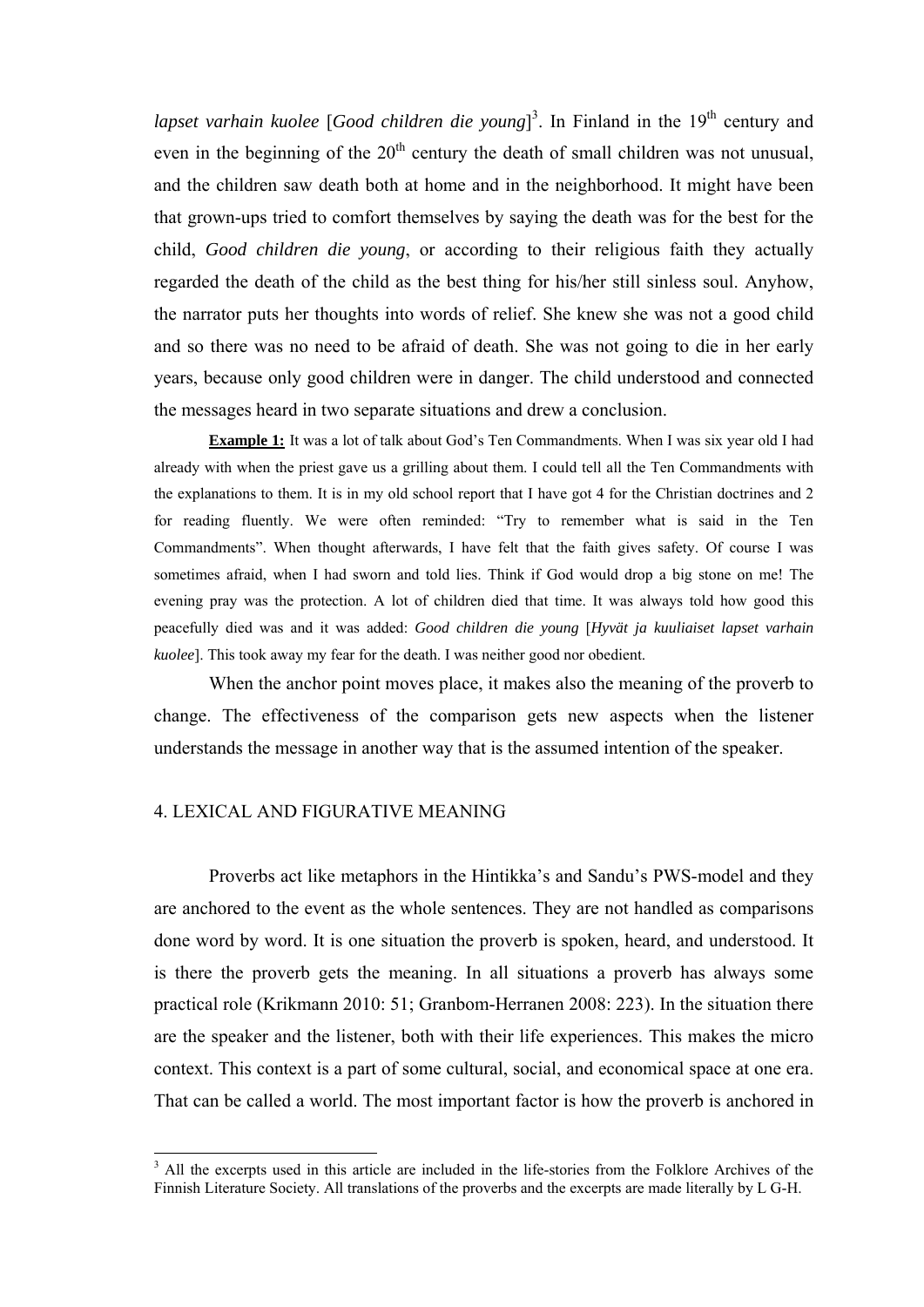those existing worlds. It is how the meaning line is drawn and how the proverb is anchored to its reference. Dealing with proverbs, the drawing of world lines has mostly been done by using a single word as a meaningful unit. In every case, meaning line is to be drawn by using the whole sentence. The events, actions, and phenomena are the references. The metaphorical aspect is included to the situation, not to the interpretation of a single word. A proverb cannot have only metaphorical meaning without the literal meaning (cf. Hintikka & Sandu 1994: 164).

Nowadays the lexical meaning of a proverb is not anymore functioning as the most important reference point since even the terms used in proverbs are out of the contemporary world. The power of the proverb is based on the assumption that both the speaker and the listener recognize those worlds the meaning line uses. The recognition of the message should happen in same way, the speaker and the listener draw the meaning line in the same way. This is often one of the weak points when using proverbs. Often the speaker and the listener do not recognize the same worlds for one reason or another. It means the words they use have different references and the given meanings do not face up to each others. This is quite normal in pedagogical and educational discourse when the listener is a child.

The statement implied by the proverb does not have to be true or false. The proverb can be true both in the literal and in the metaphorical meaning. So might have been for example in the case of *Lapset tulee leipineen* [*Children come with bread*] in which the narrator does not include to the proverb the idea of people having always the ability for life. This explanation has been widely presented in Finnish tradition. Vuorela (1977: 208) puts this proverb under the title "The hardworking mother fosters lazy children". On the other hand, in Nirvi and Hakulinen (1953: 176) it is under the subtitle "Family" in the category "Man, woman, marriage, family". In Kuusi's (1990) proverb collection this proverb could not be found either with keywords (lapsi, leipä / child, bread) or index of theme (collected with child, upbringing, birth, eating). This proverb is not included in M6-database that is considered the one of the collections nearest to include the standard proverbial interpretation of Finnish proverbs. There exists a same kind of proverb *Ei Jumala ole luonut leivätöntä lasta [God has not created a child without bread*]. It is classified to "B, Faith and basic attitudes -> B1, God: man and religious institutions -> B1b, The goodness and generosity of God, blessing, turning to God".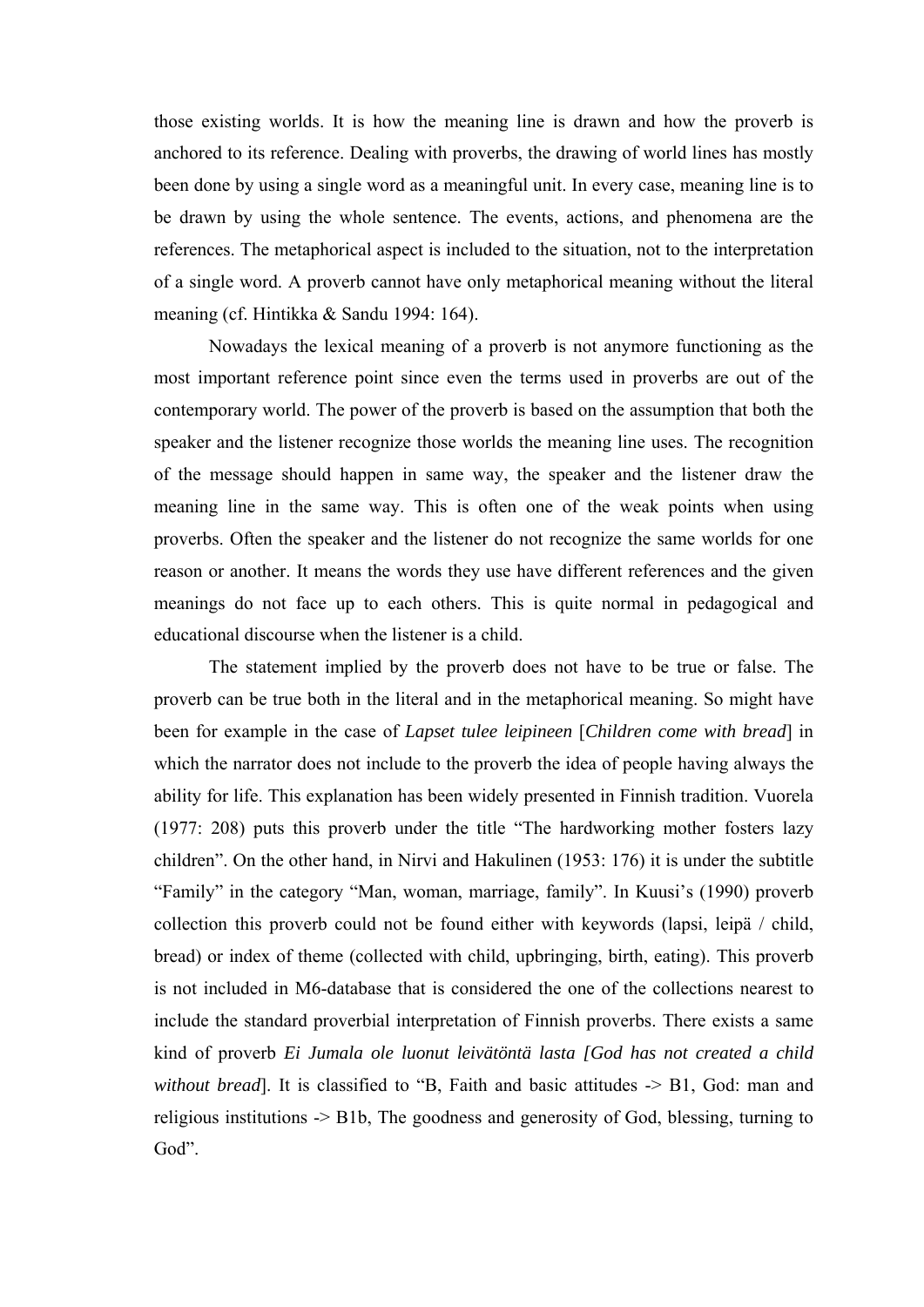The narrator tells about the tradition related to the time after a child had been given the birth. The neighbors and the relatives paid a visit and brought with some food like bred and cakes etc. (called "rotinat" in Finnish in this special meaning). *Children come with bread* can be just a concrete thought of food.

**Example 2:** When a new child was born to a family, it was a custom to pay a visit with some food [in Finnish "rotinat"]. All neighbors brought some bakery with them. A big sweet wheat bagel was a very common present but there were also pies, biscuits, and cakes. This was how the child *was born with the bread* [*Lapset tulee leipineen*] as it was told. Also to other kind of feasts like weddings and funerals people used bring bakery with. Especially always when we went far away and stay overnights.

This proverb has been explained with a pedagogical motivation. Depending on the context it has been taken as a proof of the wishes of a poor family or as an affirmation that there will be enough food. However, the narrator tells that for him the *Children come with bread* has meant sweet bakery.

### 5. PROVERBS IN CONTEXT, THE SITUATIONAL CONNECTION

The main target with the model is to show how proverbs change their meanings. The model makes use of the functional similarities of proverbs and metaphors.

## 5.1 ONE PROVERB IS MADE OF MANY ELEMENTS

For example the proverb *Muut tekee mitä ne osaa, minä teen mitä lystää* [*Others do what they can / are able to do, I do whatever I want / please myself*] in M6-database is in the category "M, Coping and learning -> M5, Skill/tools/material -> M5a, Skill, professional skill and skilled or unskilled worker".

Figure 1: One proverb. When used in different situations the parts of the proverb get different emphasis.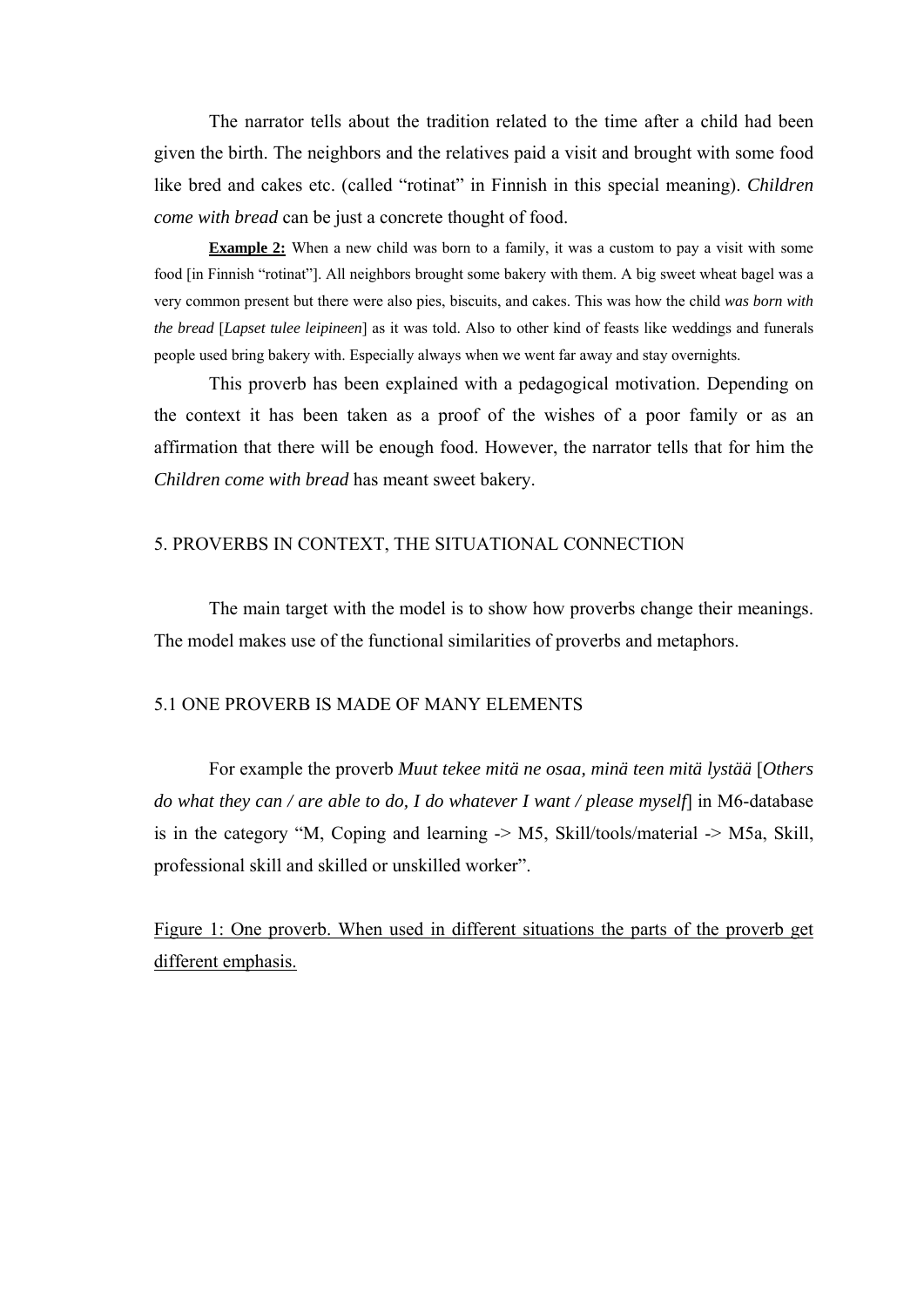

In the first excerpt (example 3) the proverb *Muut tekee mitä ne osaa, minä teen mitä lystää* [*Others do what they can / are able to do, I do whatever I want / please myself* is connected with finding time, in the second one (example 4) with being able to and in the third one (example 5) with wanting or pleasing. Both the meaning and the atmosphere of the proverb do change because of the emphasis of the words.

**Example 3:** My father was a very skillful man, a carpenter of his time. He went all around in the Suomussalmi districts, he build houses and was good to do anything. It was often said *Miikkula does everything he finds time for. Others do what they can.* [*Miikkula tekee mitä ehtii. Toiset mitä osaavat.*] In the winter evenings he used to make shoes for his own family.

**Example 4:** My father was a very special self-studied man. He could near to everything in which brains or hands were needed. So I heard many people to say: *The others do what they are able to but Matti does what he wants.* [*Toiset tekevät mitä osaavat, mutta Matti tekee mitä tahtoo.*] He could all kind of arithmetic. He understood the square roots and many others. He knew history. He studied Esperanto and even Russian.

**Example 5:** My mother was both artistic and energetic so she was very effective. Her creativeness was not restricted only to needlework but everything she made with her hands. It could be with painting, modeling or even cooking. Everything was balanced not something like it. Sometimes my mother said as a joke: *Others do what they are can but I do what is pleasing me!* [*Toiset tekkeevät sitä mitä hyö ossaavat, mut mie teen sitä mitä mie haluan*!] The motto of my mother was that if a person has enough strong will of his/her own, he/she can go even through the grey stone. Often my mother did.

The same can be seen to happen with the proverb *Jolla on paikka paikan päällä, sillä on markka markan päällä* [*One who has the patch on the patch has the coin on the coin*]. Still in the beginning of the  $20<sup>th</sup>$  century's Finland the clothes were expensive, often self made from the beginning to end, and for common people they were not easy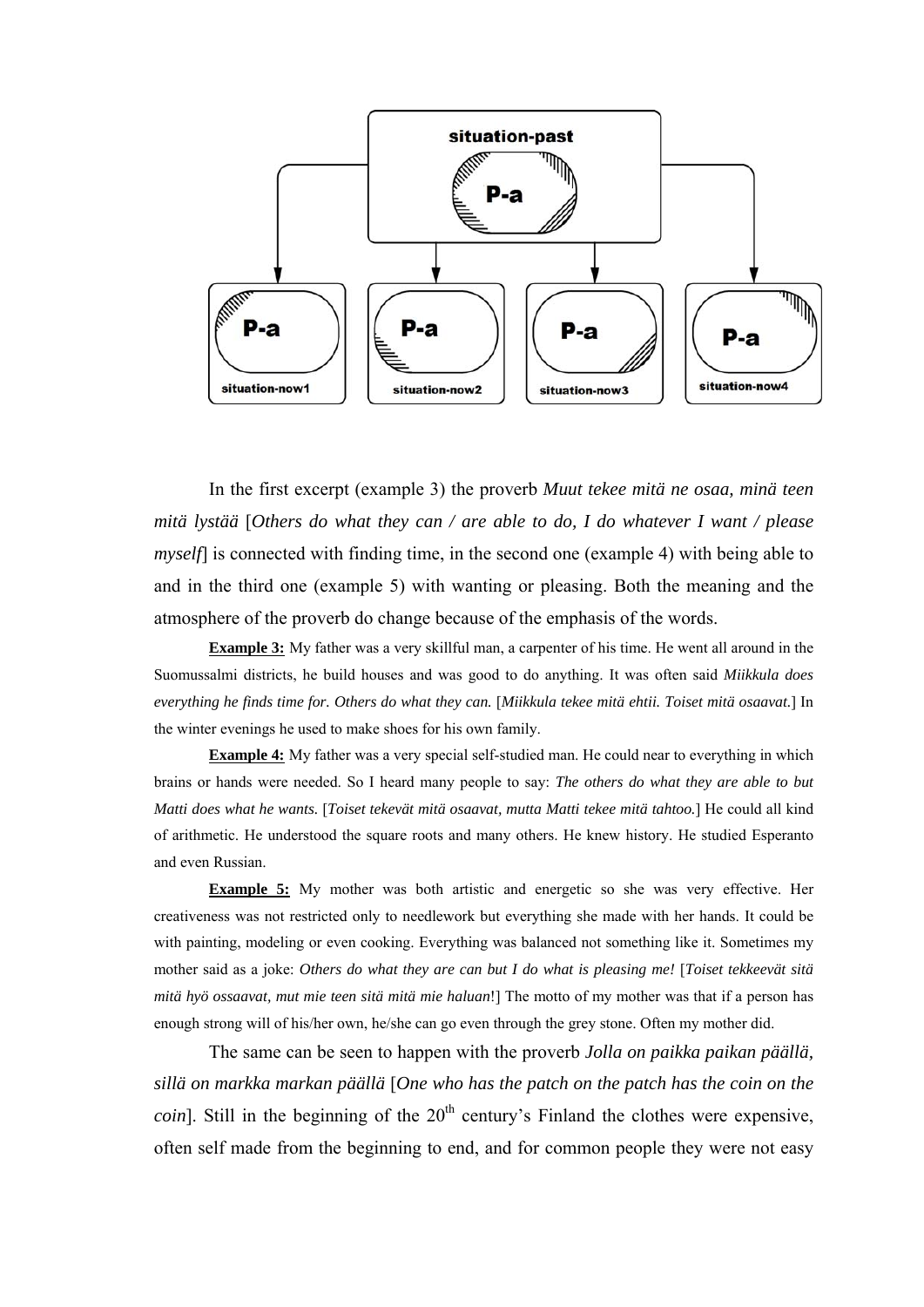to get. In M6-database this proverb is in the category "M, Coping and learning -> M8, Thrift/stinginess -> M8a, Careful economy, thrift, peasant ascetics".

In the first excerpt (example 6) the proverb is connected with frugality (the coin), in the second one (example 7) with clothes (the patch) and in the third one (example 8) the narrator comes from clothes to the debts (the patch -> the money).

**Example 6:** We were taught to be sparing and modest by proverbs: *One who does not have working clothes he/she does not have anything to put on when going to church. One who has the patch on the patch has the coin on the coin.* [*Jolla on riihiremputtimet, sillä on kirkkokemputtimet. Jolla on paikka paikan päällä, sillä on markka markan päällä.*]

**Example 7:** When I was a child we did not use to have carpets on floor except on Sundays and on the special holidays like Christmas. Weft for rags were not easy to get, all the clothes were sewed up and were used until they were worn out. *One who has the patch on the patch has the coin on the coin.*  [*Kel on paikka paikan päällä, sil on markka markan päällä.*] It was an old proverb. The patch was supposed to be sewed fine, not with any long stitch.

**Example 8:** We bought hardly anything else but salt from a shop. Instead of coffee we used rye and chicory. Many times it was just rye. In every spring we fetched from Vaasa [a town] the herrings for the whole year. There were also peddlers selling herrings. All the clothing were homemade, both outerwear and underwear. They were sewed up time after time and it was said *one who has the patch on the patch has the coin on the coin.* [*Kel on paikka paikan päällä, sil on markka markan päällä.*] If the house was run into debt, one had to be frugal to be able to pay taxes and the rates of the debt.

#### 5.2 ONE PROVERB, TWO SITUATIONS

In a life-story the narrator tells she heard one and same proverb in two different kinds of situations. The proverb *Pieni lintu kun munii suuren munan, niin repeää tajkapuoli* [*When a little bird lays a big egg it makes the buttocks to broken*] is combined with two meanings that are not equal. The common thing with both situations is that the speech has to do with earning one's keep and the property, but the subject matters and the expected consequences of the situation varies.

Figure 2: The similarity of the situations makes one to use the same proverb.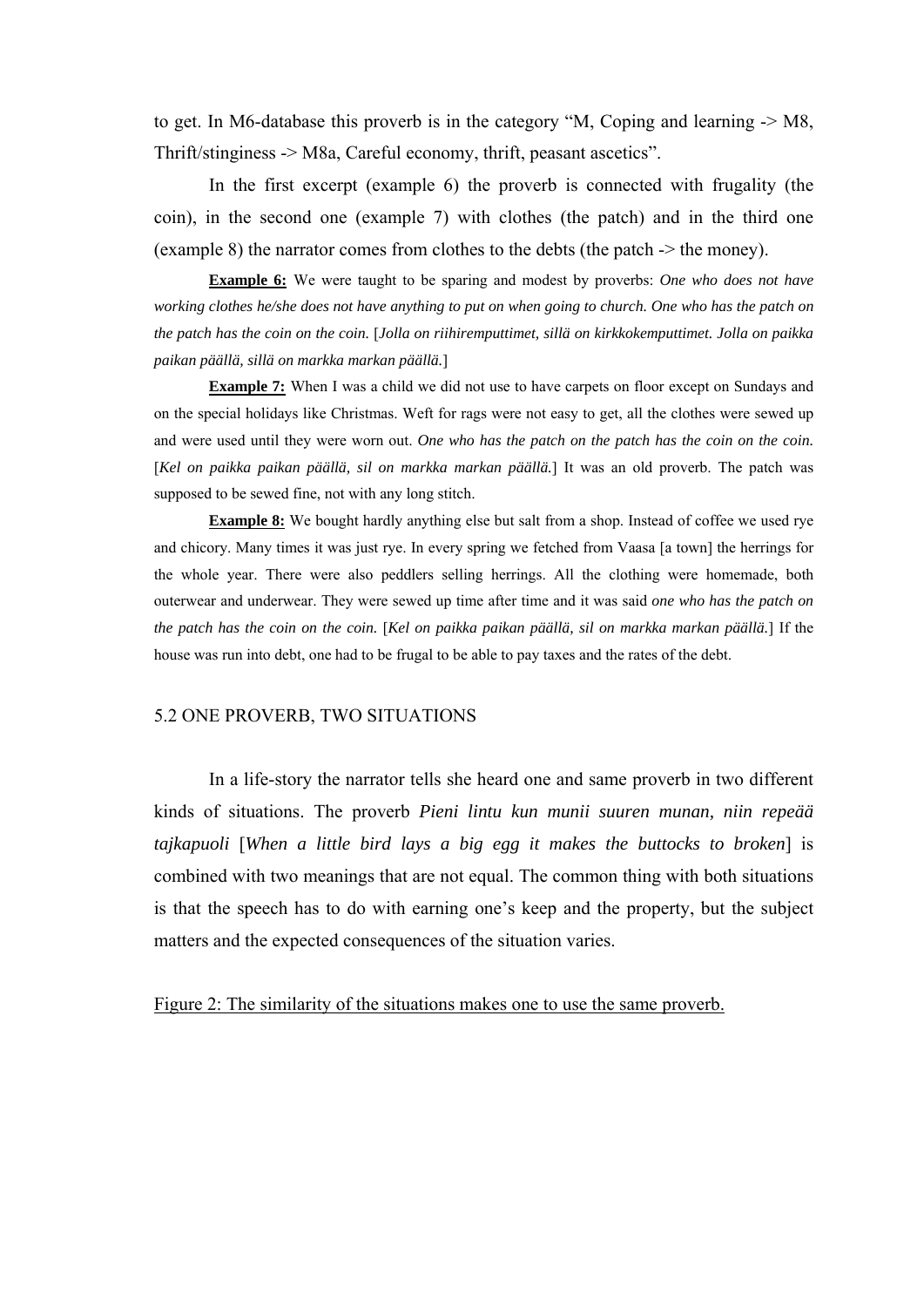

**Example 9:** Hilja, the daughter of my grandfather<sup>4</sup>, was born in 1904. She looked very much like my grandfather and they were near to each other. He liked to visit her daughter. The son in law was a business man and my grandfather was afraid of his big businesses. I remember how they discussed. My grandfather said "Juho, you have better to believe that *when a little bird lays a big egg it makes the buttocks to broken"*. [*Pien lintu ko käyp tekemää suurta munnaa, ni repijää takapuol*]. Juho, the son in law answered "Listen to me my father in law, if everything goes, it is not much. We do not fall very high, just from the broom to the floor". The business was fine and my grandfather did not have to take care of his daughter's living.

**Example 10:** Often my grandmother said to my grandfather: "How is it *when a little bird lays a big egg*". [*Mite käyp ko pien lintu munnii suure muna*] My grandfather bought the threshing machine and the motor in 1928. About at the same time he bought the first radio in the village.

In M6-database this proverb is known as *Pieni lintu jos rupeaa suurta munaa tekemään, repäisee perseensä* [*When a little bird lays a big egg, it makes the buttocks to broken]* and it is situated in the category "C, The basic observations and socio-logic -> C4, Little:big / a little:a lot  $\geq$  C4a, A small thing or one single thing cannot become great; the individual is insignificant to the whole".

## 5.3 TWO PROVERBS, ONE SITUATION

If the speaker in some situation uses more than one proverb, he or she does have some motive for that. Even if two (or more) situations are seen to be similar they cannot be equal. Something between the situations has changed: the persons, the time, the place or something else. In standard language it is possible to call the situations similar but they are not completely identical.

 4 This expression is from the narration, as all the texts in the examples.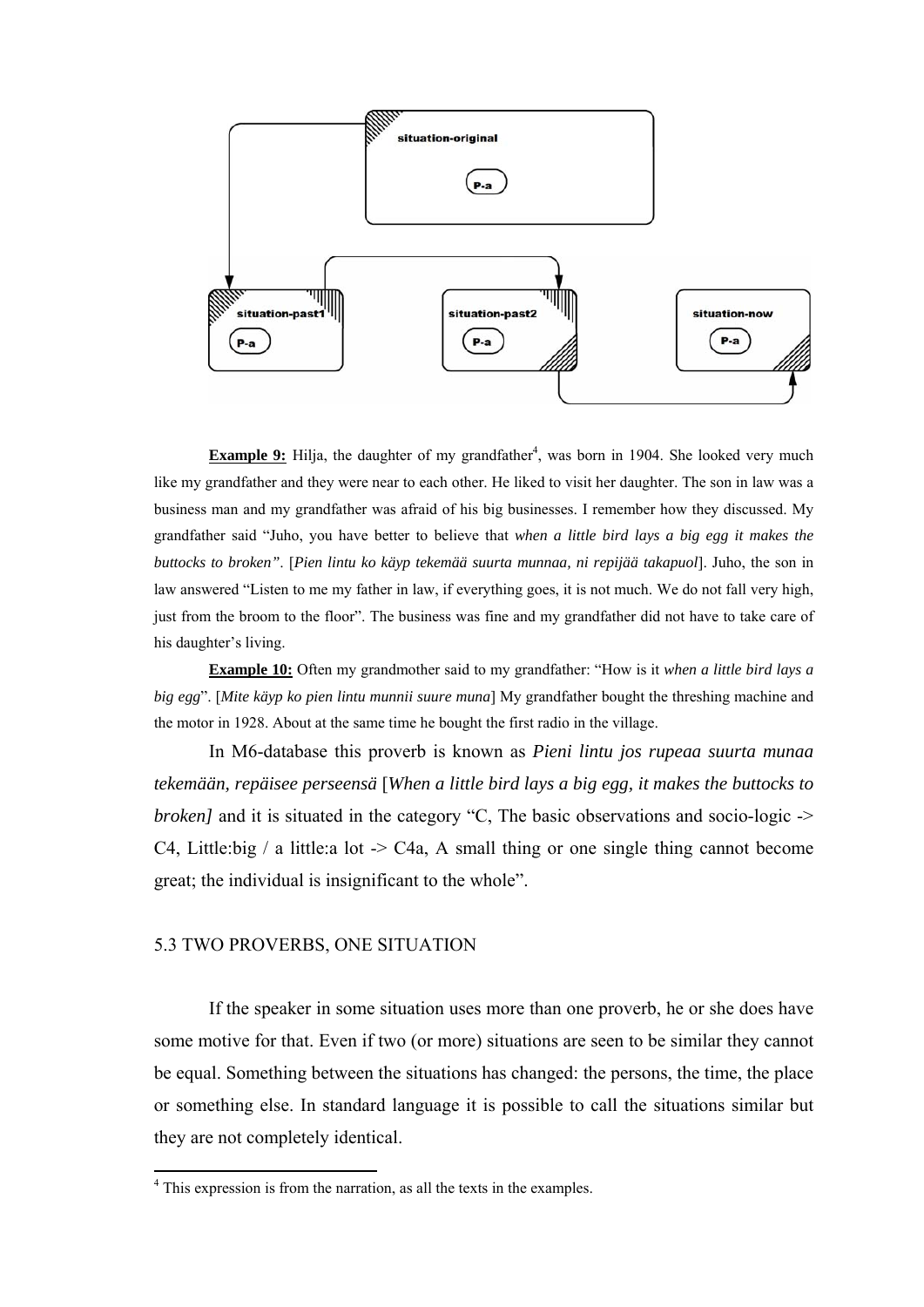**Example 11:** She [mother] knew for example an endless amount of proverbs and sayings. For every occasion she had many proverbs. [--] When we had not enough money for the living, mother complained: "*There is everything under the sun, even the poor ones"* [*Kaikkia siton kun on köyhiäkin*] or "*How might the louse hawk when it does not have any chest"* [*Milläs täi rykii kun ei oo rintoja*].

#### Figure 3: Several proverbs can be used in the same situation.



None of these proverbs are expected to be heard when handling with the money and living. In M6-database the proverb *How might the louse hawk when it does not have any chest* [*Milläs täi rykii kun ei oo rintoja*] is in the category "K, Social position -> K2, Welth:poverty/money  $\rightarrow$  K2h, Money provides safety, self-esteem and a voice  $>$  the poor must be silent and humble". The other one, *There is everything under the sun, even the poor ones* [*Kaikkia siton kun on köyhiäkin*], is not included in the database.

#### 5.4 LISTENER BECOMES SPEAKER, SPEAKER IS LISTENER

In the life-stories exists a marvelous example when the narrator has earlier been a listener for proverbs in her childhood and later in her life she has used them when brought her children and grandchildren up. Finally she is grandmother and a listener to the same proverbs used by her grandchild. The motivation for the proverbs lies on the past. The narrator was brought up in Karelian district [after Second World War a part of Soviet Union] by her own grandmother, who was born in 1872. The narrator had been told to take care of clothes in her own childhood.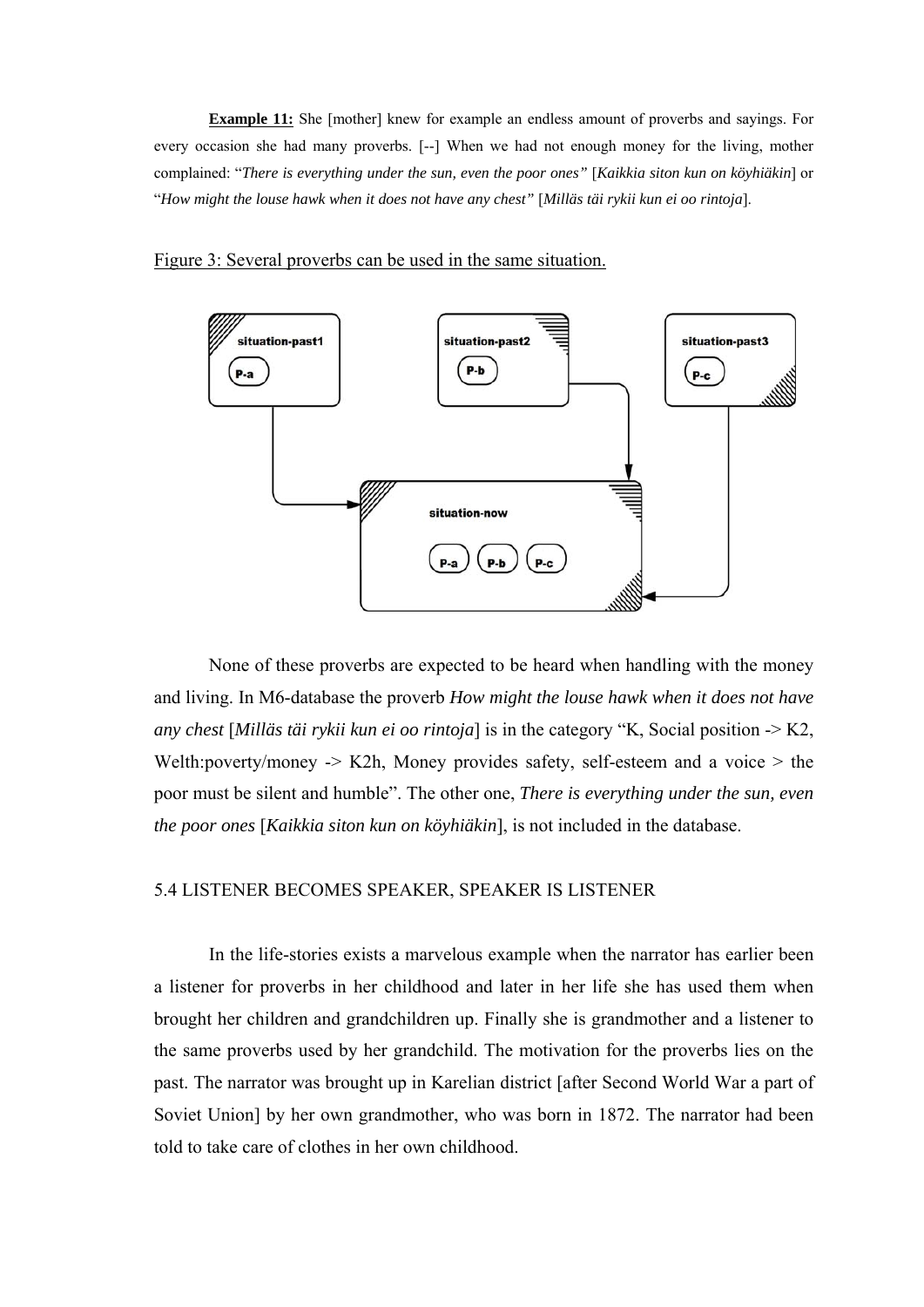

**Example 12:** The cleanliness was important. It was said *even an old cloth is beautiful, if it is clean and undamaged.* [*Vaate kaunis vanhanakin, jos on puhdas ja eheä*] The clothes were valued. It was said *one who does not have working clothes he/she does not have anything to put on when going to church.* [*Kel ei o riihe rimpsutinta, sil ei uo kirko kimpsutinta*] I have told this also to my children and grandchildren.

My first grandchild (15 years) came up to me, dressed up in ragged and worn out jeans. Of course the first thing I said was "So horrible!" So she clapped me on the shoulder and said: "Grandmother, you have self taught us *one who does not have ...* [*kel ei uo riihe rimpsutinta…*] and *in rags there is property* [*ryysyissä se raha lepää*] and *who has a patch over a patch has a coin over a coin*  [*kel o paikka paika pääll, sil o markka marka pääl*].

I could do anything but laugh – when she on top of everything said it in the beautiful Karelian dialect.

## 5.5 INTENDED MEANING, IMPLEMENTED INTERPRETATION

The proverb *Kel ei o riihe rimpsutinta, sil ei uo kirko kimpsutinta* [*One who does not have something to put on for the drying barn, does not have anything to put on for the church*] is the same but it gets entirely different meaning when the grandchild uses it in 1980's than when grandmother interpreted it in her childhood in 1920's.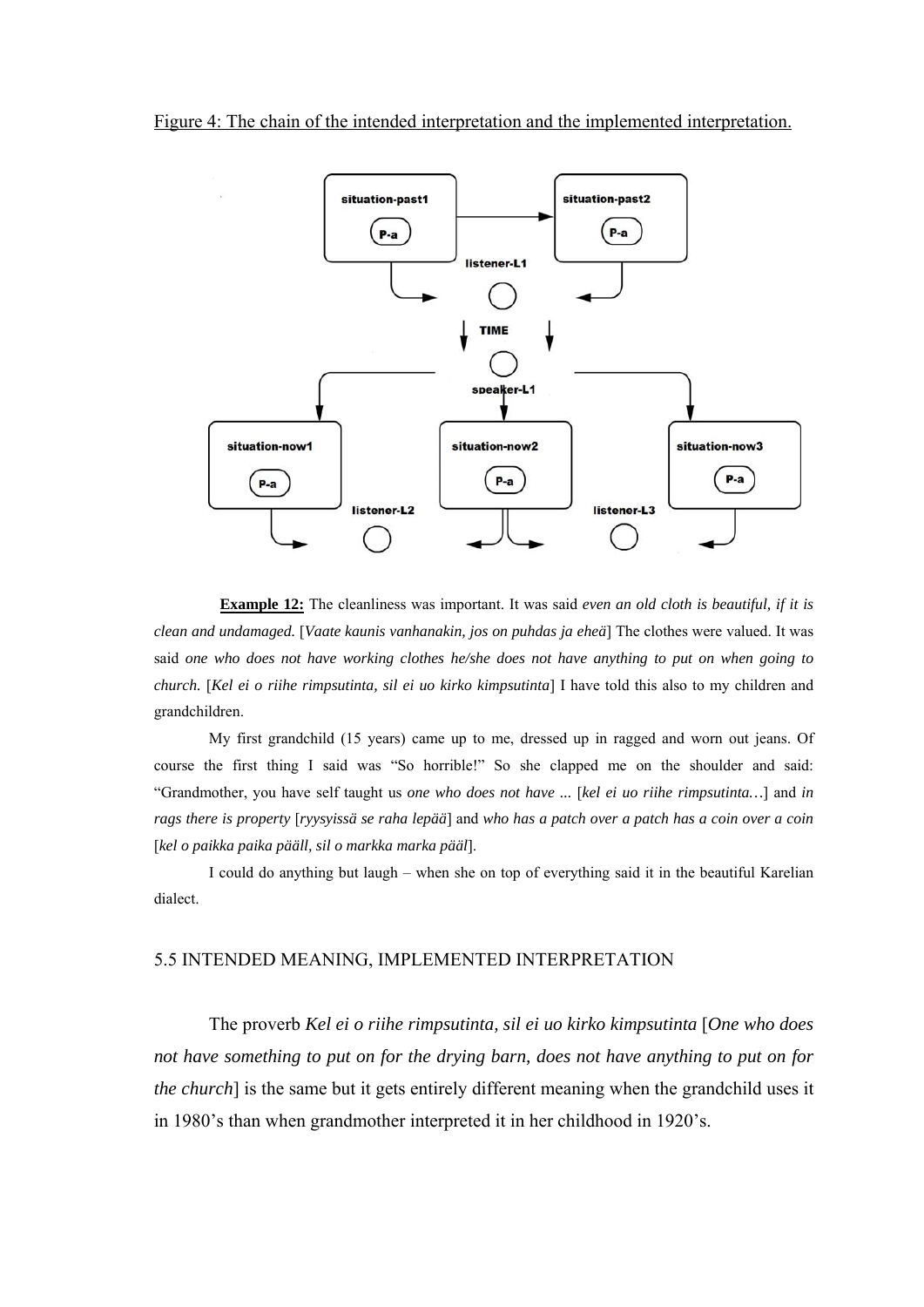Figure 5: The proverb in the childhood (as the listener) and in the adulthood (as the speaker) in another situation.



With the proverb *Kel ei o riihe rimpsutinta, sil ei uo kirko kimpsutinta* [*One who does not have something to put on for the drying barn, does not have anything to put on for the church*] the worlds of the grandmother and the granddaughter differ from each other. The living conditions have changed in fifty years, but the proverb is still the same. Actually the grandmother has been a listener in two different worlds. I suppose she noted the differences between these two worlds because the situation went off with laugh.

## 6. CONCLUSIONS

I connect the model of interpretation with the proverbs from childhood. The proverbs learnt in childhood follow us all through our lives. As the proverb is owned by the user, it is mostly associated with some special person (Briggs 1988; Granbom-Herranen 2004; 2008). Every time the proverb is heard it is connected to the owner of the proverb and the situation in which it was heard in for the first time. The life-stories give also descriptions of the emotions, feelings, and sensations present in the situation the proverb had been heard in. All this is linked with a proverb.

The proverbs used by parents and grandparents are special even in one's adulthood. Passing from one generation to another, proverbs have been a part of the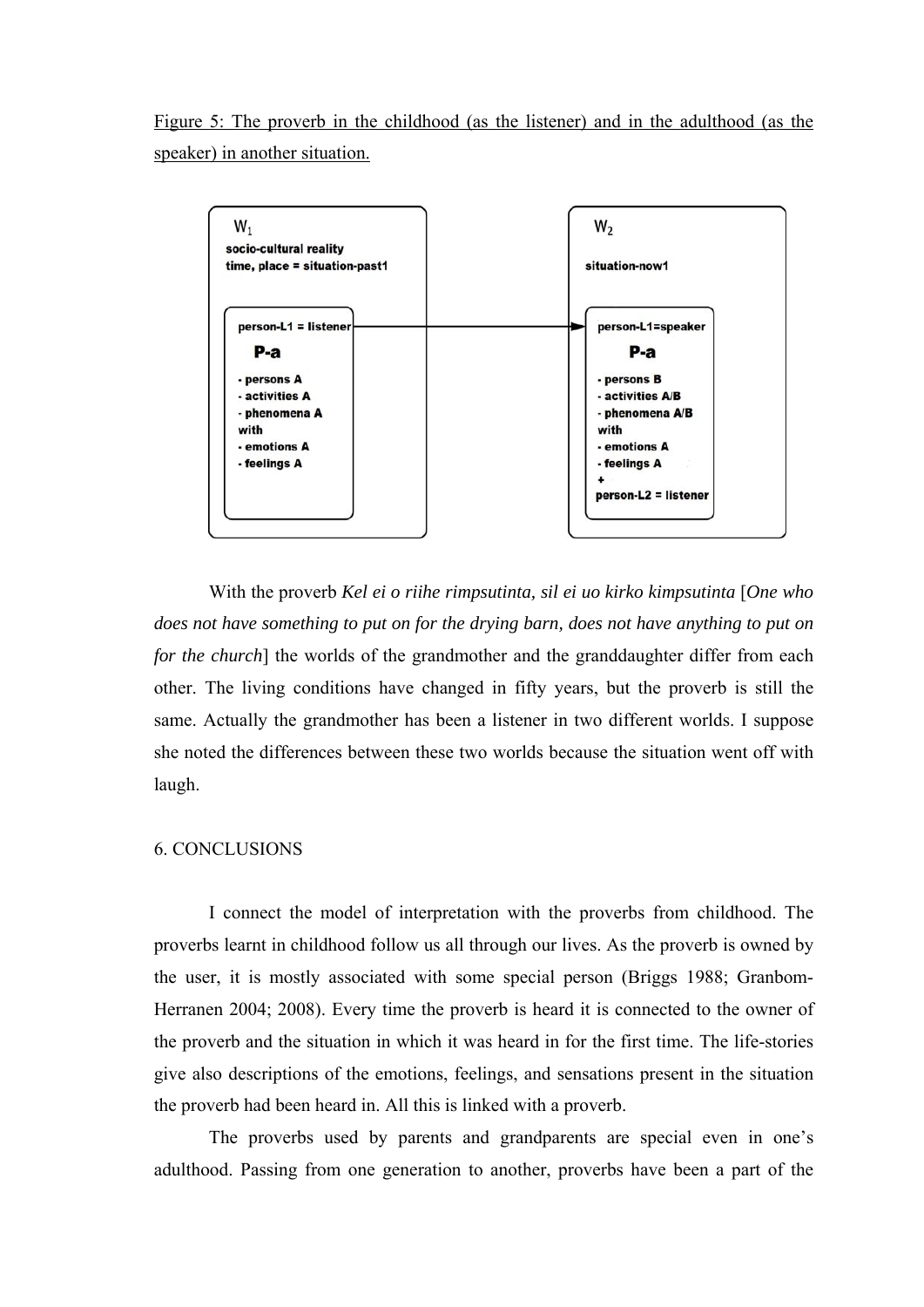speech of the family and neighborhood. The use of proverbs in everyday activities and in pedagogical speech has been, and still is, more often like a slip of tongue than wisdom transmitted consciously. Proverbs are the language of authority and in childhood they are speech of the very first authorities in a child's life. Proverbs are not merely tradition passed on by parents, grandparents, and other grown-ups because besides words and meanings proverbs are combinations of socio-cultural context, people, and all kinds of information in various situations. Language structures the reality. However, the conditions of living influence the concepts that are possible to use in the language.

The discussion of the capability to understand proverbs is a part of the question how we accept other truths besides our own or the only right one. The right way to understand proverbs is bound with the demand to understand them in the same way as the civilized people do – the civilized might mean people in one's own circles, the adults, the majority or English speaking people as well as the Christians people or whatever the speaker decides.

For the child, the proverb is primarily a piece of advice, not a metaphor. The contents of the proverbs are first of all connected with the matter and the person at hand while the child gives the attention to the ongoing activities, events, and phenomena. The power of childhood proverbs does not lie in the metaphorical wisdom of the ancient times. The power lies in the child's comprehensive experience. That is what is remembered and what he/she goes back to when using or meeting the proverb later in his/her life. I assume the process is much the same when a grownup meets a new proverb. However, even if the listener does not look for hidden meanings in proverbs, it does not mean that none exists. It is hardly possible to know the obvious or hidden intentions of the speaker. In life-stories of childhood the proverbs in pedagogical speech were told from the listeners' points of view. The narrators described the event and the situation. They recounted what they had heard and understood or what effect it had had on them. Also, even though proverbs are connected with the speaker, he/she is seen only as a participant in the situation.

In life-stories the interpretation of proverb seems to be a matter of an individual experience. It is combined with all that the listener feels the proverb is transmitting. It is not a question of what the proverb is supposed to mean while interpreted with the assumed standard proverbial interpretation.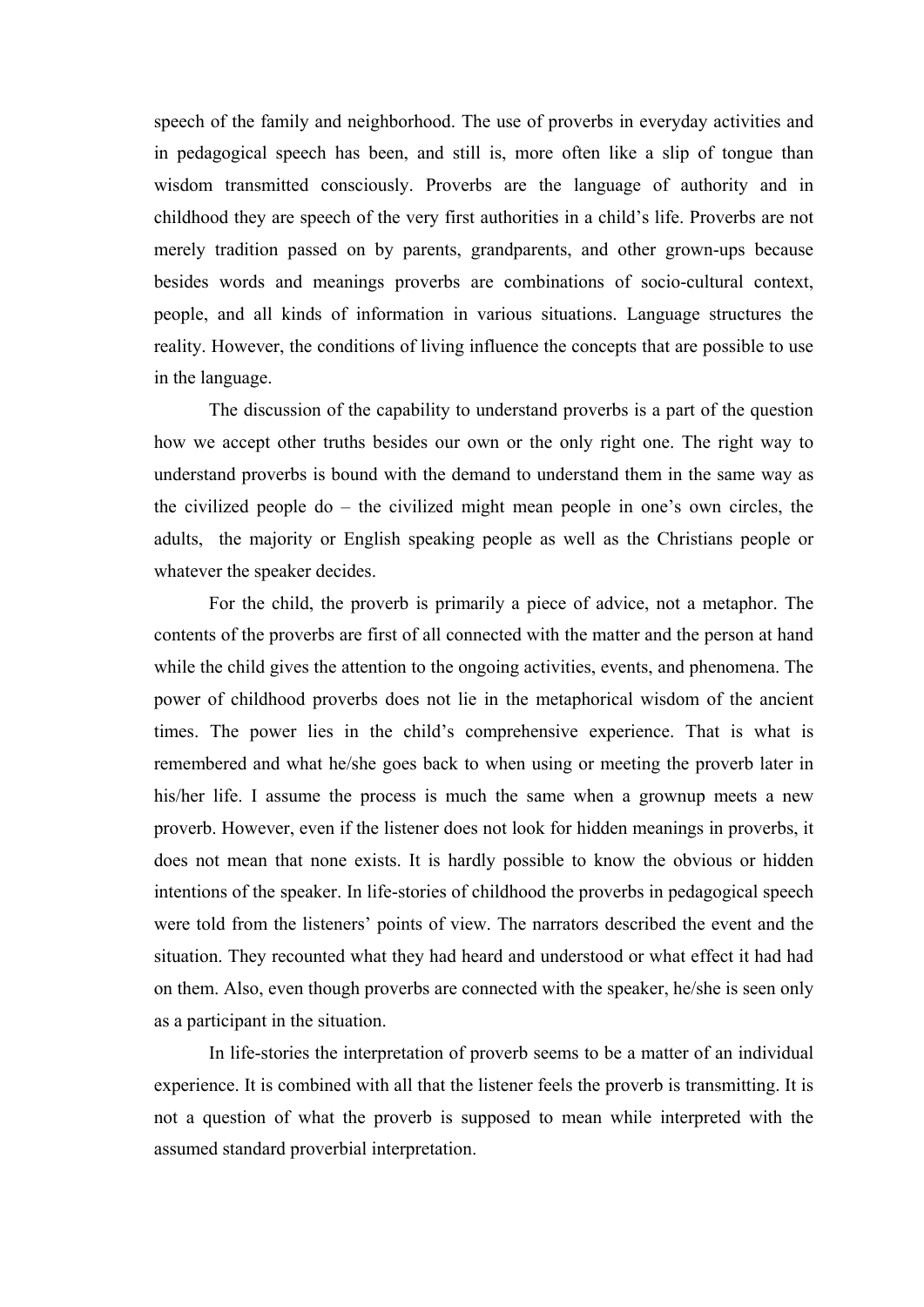The proverbs follow people all through their lives. In the used narrative material, everybody who mentioned that they use proverbs in their own speech had earlier been a listener, but not vice versa, not everybody who had heard proverbs mentioned using them. It does not become clear on what grounds the use of proverbs is transmitted to the next generations.

However, an awareness of the model of transmitting proverbial meanings is significant in order to understand the way we build up our reality. Even a proverb is not understood in childhood as an abstract expression, the time for thinking over the proverb as well as looking for and finding symbolism in it might come in adulthood. Anyhow, the interpretation made in childhood is still the most important also in one's adulthood.

#### 7. REFERENCES

#### MATERIALS

Two collections from the Folklore Archives of the Finnish Literature Society in Helsinki (Finland): *Perinne elämässäni* [*Tradition in my life*], from year 1985. *Karjalaiset elämäkerrat* [*Karelian biographies*], from years 1983–1984.

#### BIBLIOGRAPHY

Black, M., 1981, *More About Metaphor*, in: *Metaphor and thought*, ed. A. Ortony, Cambridge, pp. 19–43. Briggs, C.L., 1988, *Competence in performance. The Creativity of Tradition in Mexicano Verbal Art*. Philadelphia.

Bruner, J., 1986, *Actual minds, possible worlds*, Cambridge.

Davidson, D., 1981, *What Metaphors Mean*, in: *On Metaphor,* ed. S. Sacks, Chicago, pp. 29–45.

Devitt, M., Sterelny, K., 1987, *Language & Reality. An introduction to the Philosophy of Language*, Oxford.

Fogelin, R.J. 1988, *Figuratively Speaking*, New Haven.

Frege, G., 2000 [1879], *On the scientific justification of a conceptual notation*, in: *Conceptual notation and related articles*, ed. G. Frege, Oxford, pp. 83-89.

Granbom-Herranen, L., 2004, *Sananlaskujen käyttäjät ja käyttöyhteys. Sananlaskut käyttökontekstissaan "Perinne elämässäni" -kilpakirjoituksen aineistossa*, University of Helsinki. http://urn.fi/URN:NBN:fife20051452 (6.9.2010).

Granbom-Herranen, L., 2008, *Sananlaskut kasvatuspuheessa – perinnettä, kasvatusta, indoktrinaatiota?* University of Jyväskylä. http://julkaisut.jyu.fi?id=978-951-39-3111-7 (6.9.2010), (includes a summary in English, pp. 278–285).

Grice, H.P., 1975, *Logic and Conversation*, in: *Syntax and Semantics 3: Speech Acts*, eds. P. Cole & J.L. Morgan, New York, pp. 41–58.